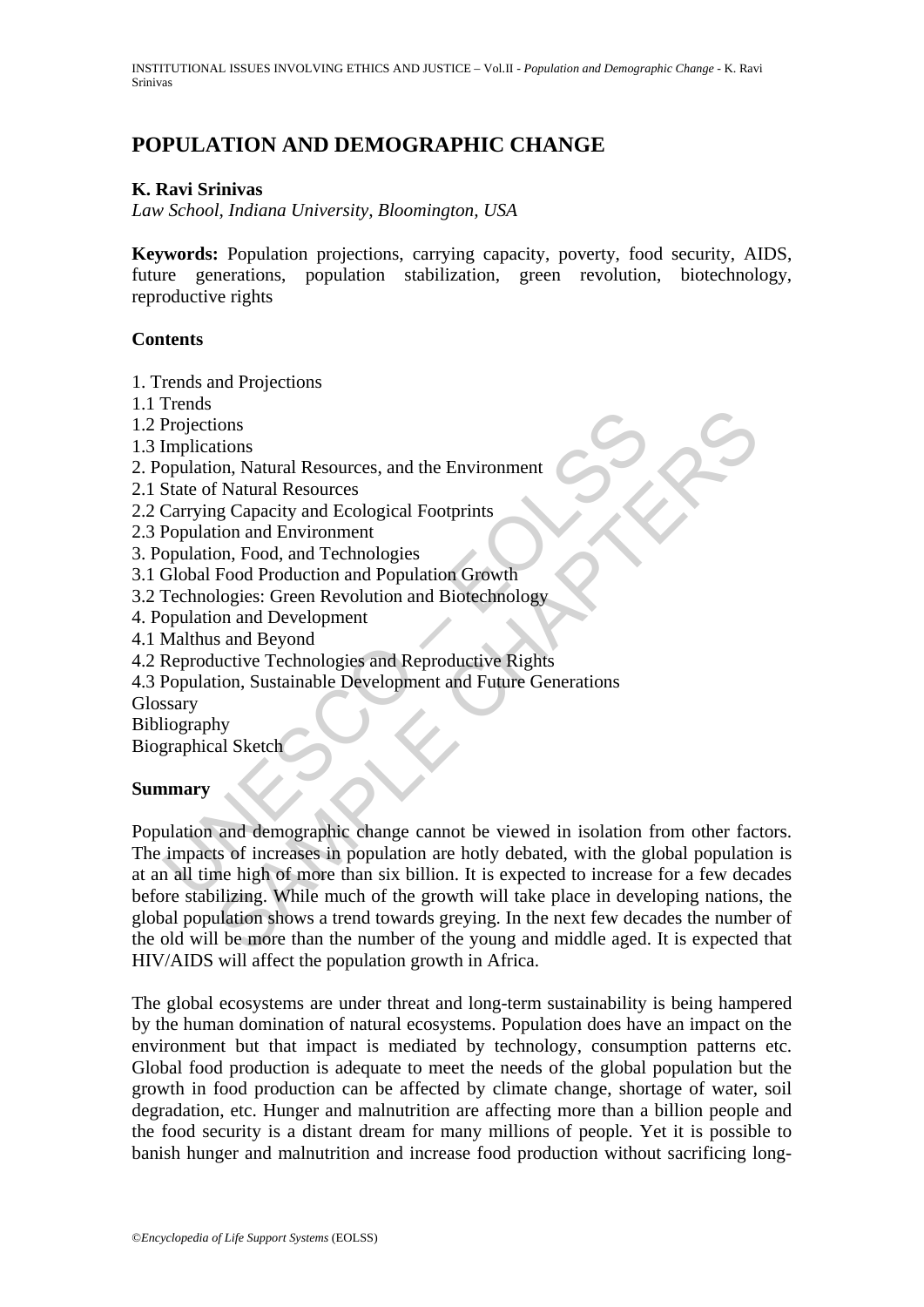term sustainability. Although population tends to stabilize over centuries, a rapid decline in birth rates has been achieved in many countries. Access to education, availability of basic services and health facilities assist such a transition and education for women is vital in reducing birth rates. In time, population policies that are sensitive to reproductive rights and needs of women will be acceptable.

### **1. Trends and Projections**

#### **1.1 Trends**

s to add another billion. Children and youth (under 25) form half<br>population growth rate is slowing but still it will take few decade<br>e down considerably. As is evident from the table 1, the population is uneven across co d another billion. Children and youth (under 25) form half of the population growth rate is slowing but still it will take few decades for the rat considerably. As is evident from the table 1, the population growth rate i The present day population has exceeded six billion, and at the beginning of the twentieth century it was about 1.5 billion. This century, therefore, has seen the fastest growth in population ever. The population was 5 billion in 1987 and it has taken just 13 years to add another billion. Children and youth (under 25) form half of the population. The population growth rate is slowing but still it will take few decades for the rate to come down considerably. As is evident from the table 1, the population growth and distribution is uneven across continents and countries. Two countries, China and India, put together constitute a significant proportion of the global population. In Europe and in developed nations the population growth is nil or negligible. In the nineteenth century population growth peaked in Europe, North America, Russia and Japan.

| Region/Country | 1750  | 1800    | 1900  | 1950     | 2000     |
|----------------|-------|---------|-------|----------|----------|
| World          | 791   | 978     | 1650  | 2521     | 6055     |
| More           | 191   | 236     | 539   | 813      | 1188     |
| Developed      | (24)  | (24%)   | (33%) | (32%)    | $(20\%)$ |
| Less Developed | 600   | 742     | 1111  | 1709     | 4867     |
|                | (76%) | $76\%)$ | (67%) | $(68\%)$ | (80%)    |

More Developed: North America, Europe, Japan, Australia and New Zealand Less Developed: Asia (excluding Japan), Africa, Latin America and Caribbean

> Table 1: Population Growth In World Regions 1750–2000 (Population in millions)

Population trends undergo dramatic changes due to improvements in living conditions, changes in patterns of marriage and childbearing, and advances in disease detection and control. Demographic Transition Theory postulates that countries go through different phases in population growth and population growth declines with improvements in health, economic development, access to education and increase in quality of life. Developed nations underwent a demographic transition from high birthrates, high death rates to lower birth rates and lower death rates and stabilization of population. For example Europe has almost zero population growth now but its population increased from 203 million in 1800 to 408 million in 1900. Population transitions take decades for completion since decreasing death rates, increasing child survival rates and growth will add to the population. Fertility decline does not typically happen for a few years.

Our understanding of these matters has been sharpened by developments in the last five decades. Life expectancy at birth was 22.6 years for males, and 23.3 years for females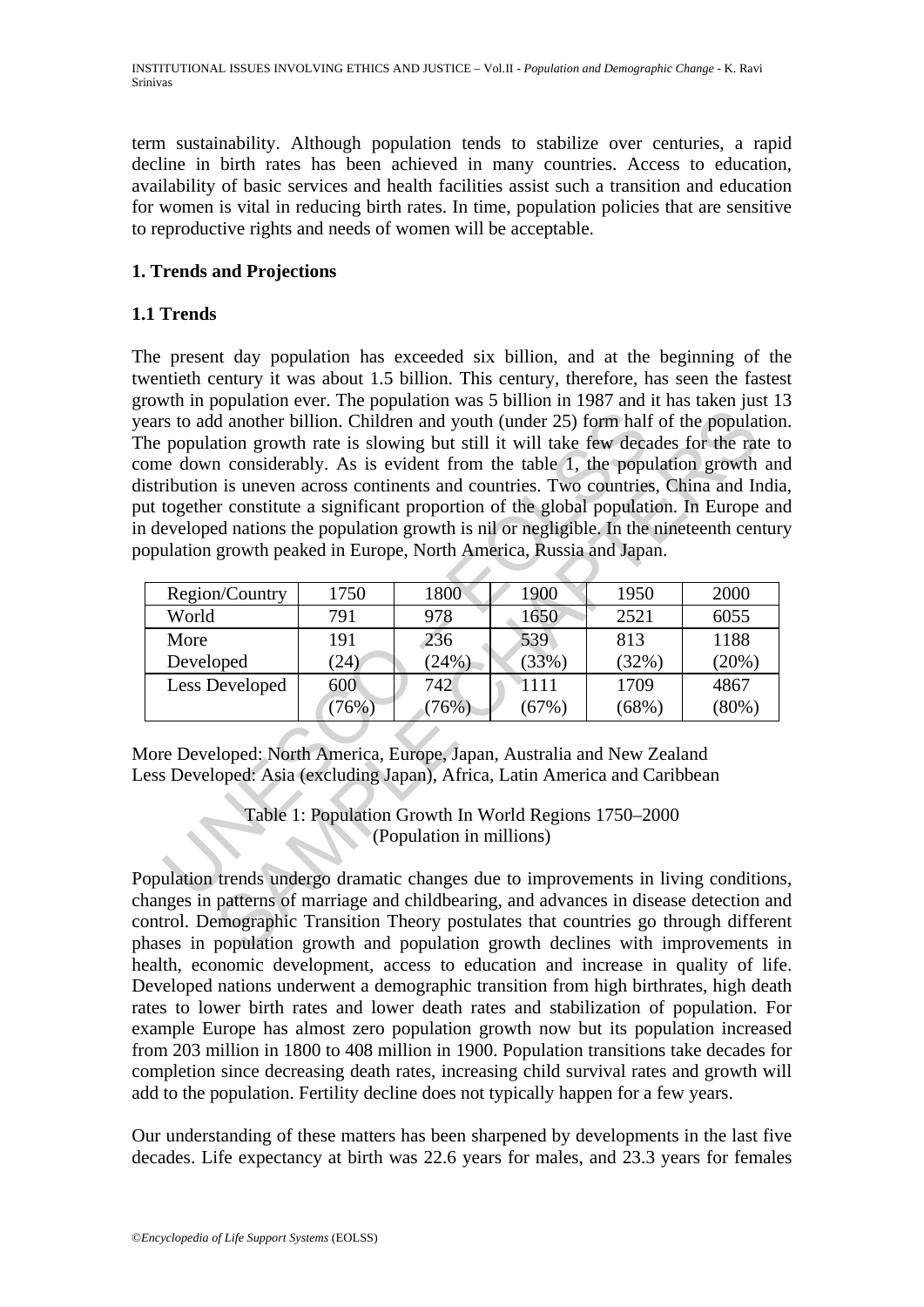in India in 1900, but in 1990 it was 60.3 years and 60.5 years respectively. In other words, the child born 1990 could be expected to live for four decades more than the child born in 1900. And as the Total Fertility Rate has come down over the years sizes of the families tend to be smaller. But this transition may take many decades, and different countries are in different stages of transition. At the same time developments in Post-1991 Russia and in the East Asian countries after the economic crisis in 1997, indicate that the positive developments may be temporarily reversed, temporarily. For example, between 1991 and 1994, the Russian male life expectancy declined by four years but by late 1990s it was increasing. Child survival has increased significantly in the last five decades. The war against diseases like measles and other infectious diseases that affect adversely or kill children has enjoyed great success. By 1995, 80 percent of children were immunized against the six major diseases. Similarly Oral Rehydration Therapy (ORT), a simple solution, saved the lives of millions of children.

In the last two decades of the last century we have witnessed the rapid spread of HIV/AIDS Epidemic, which has killed14 million people since the early eighties. And about 40 million people are infected by HIV/AIDS.

HIV/AIDS was an unexpected development, in the context of global trends to declining rates of growth in population, increasing life expectancy, and declining IMR and MMR. As well, the global population will consist of more young people and more old people than ever before.

#### **1.2 Projections**

The last two decades of the last century we have witnessed the last two decades of the last century we have witnessed the at 40 million people are infected by HIV/AIDS.<br>
The at 40 million people are infected by HIV/AIDS.<br> The proper statement of the last century we have statements are anti-<br>two decades of the last century we have witnessed the rapid spread<br>Epidemic, which has killed 14 million people since the early eightlies.<br>illion people Projections of population are at best estimates based on assumptions, analysis of past trends and present conditions. Projections are important for policy makers, governments to anticipate and plan for future needs. According to the most recent projections made by the United Nations world population will be about seven billion in 2013, about eight billion in 2028, about nine billion in 2054 and 10 billion in 2183. By 2050 the world population will be about 8.9 billion, with 60 percent of the world's population in Asia, 20 percent in Africa and nine percent in Latin America. In 1900 the population of Africa was one third of the population of Europe but in 2050 the population of Africa will be three times that of Europe.

There is no single projection of population growth and its components. Five projection scenarios—low, low-medium, medium, high-medium, and high—are prepared based on different assumptions. For example, the medium scenario assumes that fertility in major areas stabilizes at replacement level by 2050. Variations in these assumptions will result in projections with a variance of a few hundred millions. Such exercises are done to evaluate the future path of population growth and the consequent changes in the population structure. Despite differing assumptions, however, all the scenarios project important changes in the geographical distribution of the global population. The proportion in Africa increases from 12 percent in 1995 to 24 percent in 2150, while that in China declines from 22 percent to 14 percent. Such projections tell us from which regions we can expect the increase in population to come and the implications of the increase.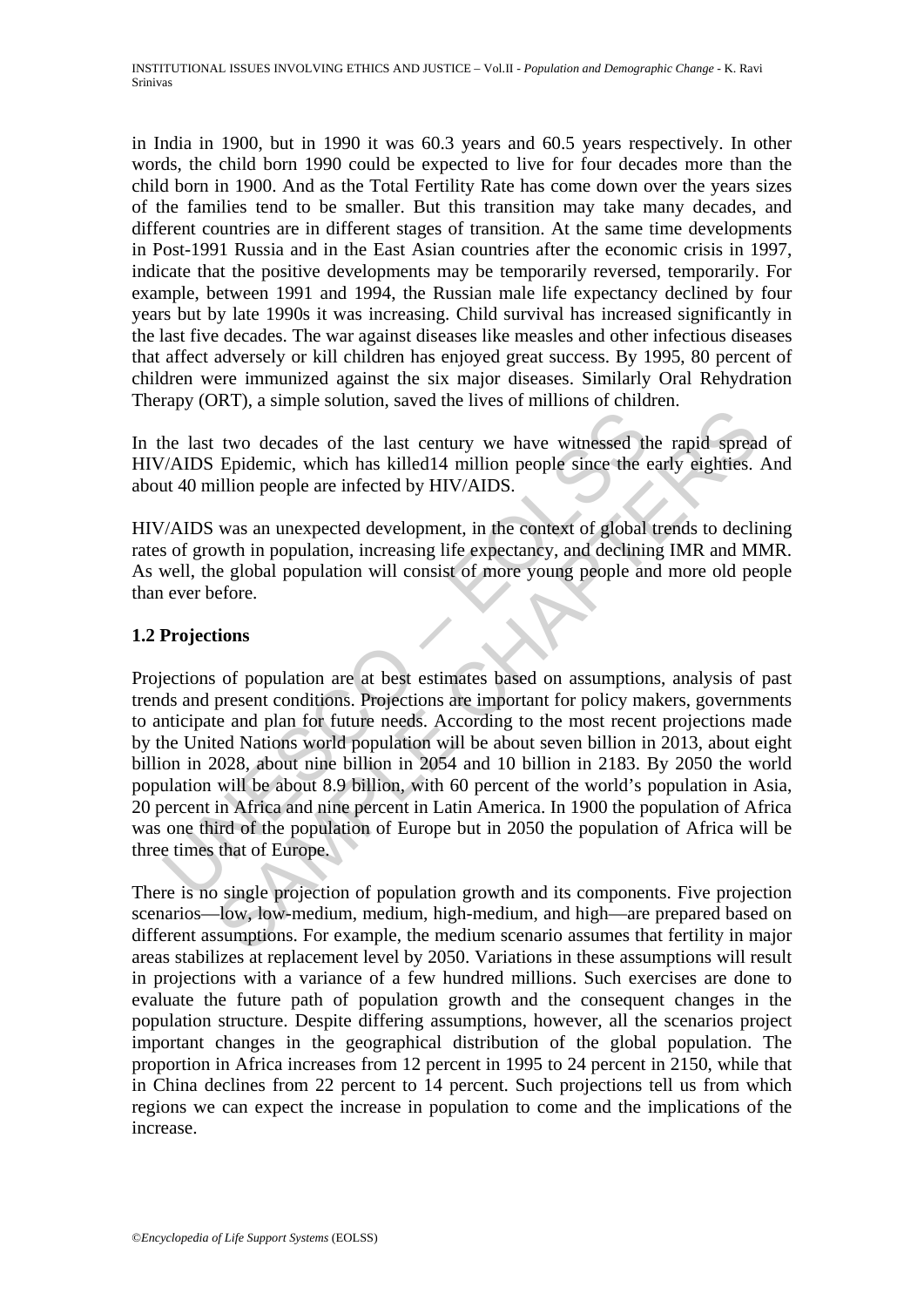Similarly the age distribution varies significantly over the next decades. All scenarios indicate the greying of the global population. The proportion of older people increases from 10 percent in 1995 to 30 percent in 2150. In particular the proportion of those aged 80 or more will increase dramatically.

In considering these estimates we should also take into account the wide variance between different scenarios. For example, taking the global population in 1999 as six billion, the three projections—high, medium, and low—indicate that by 2050 global population will be 10.7 billion, 8.9 billion, and 7.3 billion respectively. In the very long run the global population is expected to stabilize but when and how this will happen is not easy to predict. The good news is that rate of growth of population is declining all over the world and the current rate is 1.33 percent per annum. In developing nations the fertility has declined by 50 percent from 1969 and women have fewer children than before in these countries. Still, due to better child survival and increase in life expectancy mean, there are more women of childbearing age than ever before in many countries. And annual birth rates are expected to continue at present levels for the next two decades. So longer lives and falling birthrates result in slower population growth but not negative population growth in developing nations.

## **1.3 Implications**

The in these countries. Still, due to better child survival ane<br>ectancy mean, there are more women of childbearing age than extries. And annual birth rates are expected to continue at present<br>decades. So longer lives and f Irrespective of the variations in estimates in different projection scenarios certain trends are obvious. First, the global population will continue to rise for the next several decades to come. Much of this growth will happen in Africa and Asia. Second, the structure of the population will change and the implications of this for the global society are not yet clear. Third, the urbanization process will continue unabated and urban areas will be home to more people than ever before. These three trends pose enormous challenges for humankind.

these countries. Still, due to better child survival and increase in<br>mean, there are more women of childbearing age than ever before in n<br>And annual birth rates are expected to continue at present levels for the<br>As as So l At present there are more young people than ever before, more than one billion in the 15–24 year old age group. Although this segment of the total population will decline proportionally over the next few decades its absolute numbers will increase. The challenge facing societies is to ensure that youth in the future have sufficient opportunities in terms of employment, health care, and education. In other words, the need to increase spending for social development is inevitable in developing nations. Another challenge is to face the consequences of a greying of population. As both the numbers and share of the elderly in the population increases the societies will have to come to terms with a scenario in which older people depend on the young more than ever before. The potential support ratio—the number of persons aged 15–64 per older person aged 65 and above—is expected to decline in the coming decades. In developed nations between 1999 and 2050 this ratio will decline from 5 to 2, and in developing nations it will decline from 12 to 4. This calls for more investment in old age care, support facilities and pension payments. Social support spending for the old will increase over the years. This has wide-ranging consequences and will have an impact on savings, investment and labor supply. By 2050 it is expected that the proportion of old people in the population will exceed that of children, for the first time in history.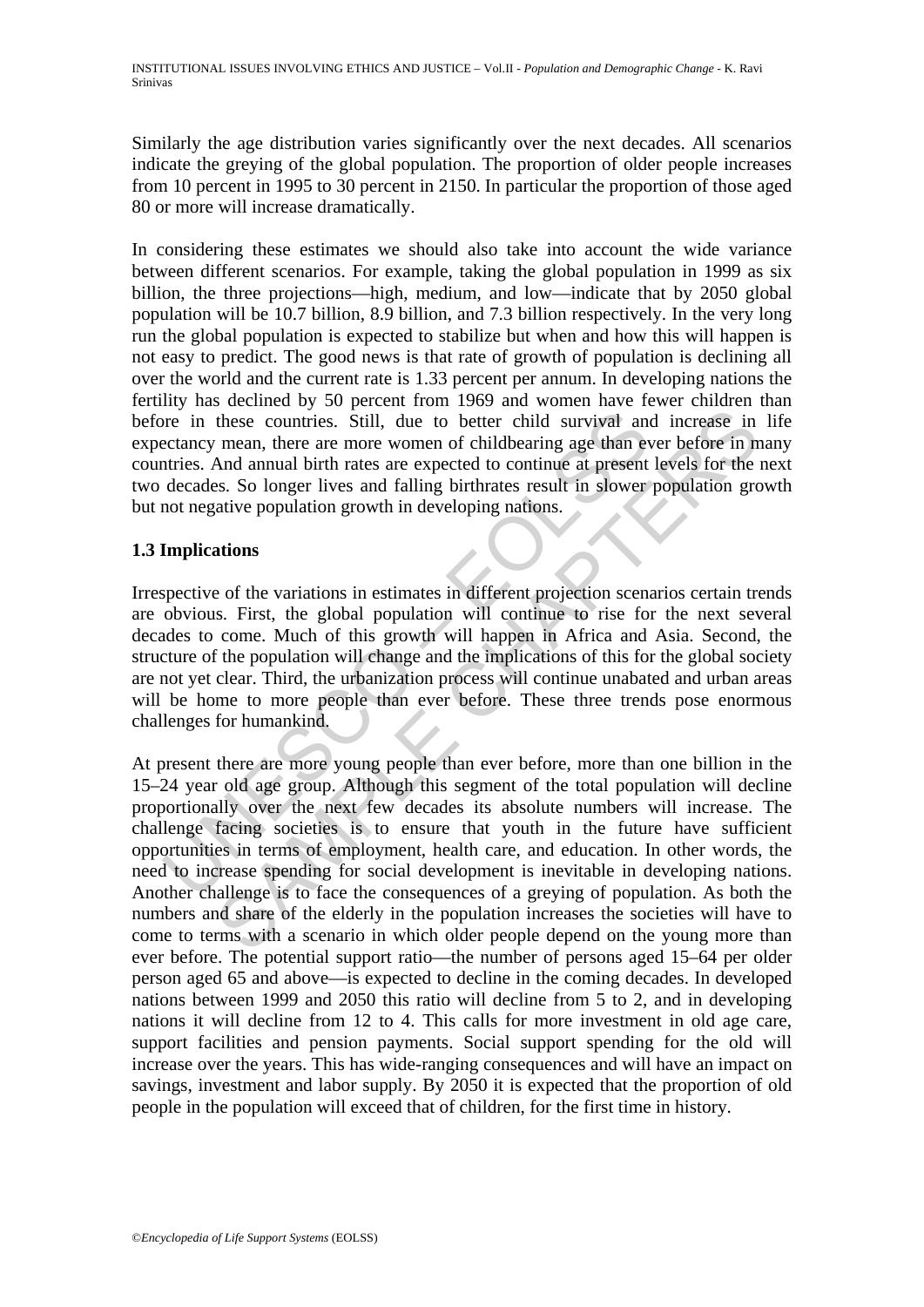The unabated urbanization process will continue and by 2006 about a half of the global population will be living in urban centers and urban agglomerations. By 2030 about 61 percent of the global population will be urban-based. Today there are 17 megacities that have a population of 10 million and more. By 2015 there will be 26 such cities. This trend has many consequences for housing policy, health, crime control, provision of social services, and employment.

with will continue but it would have been higher had there been r<br>s for African nations there is a double burden—they have to face<br>AIDS as well as increases in population. Yet there is some hop<br>ten in Uganda and in Thailan I continue but it would have been higher had there been no AIDS epide<br>frican nations there is a double burden—they have to face the conseque<br>s well as increases in population. Yet there is none hope, for it has<br>Uganda and It is estimated that global HIV infections have increased to 34 million people. Globally HIV/AIDS will have little impact in demographic terms but it will have a negative impact on many African countries. In Botswana, where one in four adults is estimated to be infected with HIV/AIDS, life expectancy declined from 61 years in the late 1980s to 47 by 1999, and is expected to fall to 38 by 2005–2010. AIDS has nullified the progress made over the last few decades in child mortality and life expectancy. The population growth will continue but it would have been higher had there been no AIDS epidemic. Thus for African nations there is a double burden—they have to face the consequences of AIDS as well as increases in population. Yet there is some hope, for it has been proven in Uganda and in Thailand that it is possible to bring about a decline in rate of new HIV infections. The scale of the impact of AIDS in Africa can be gauged from the fact that although Africa's proportion of the global population is 13.2 percent, but it accounts for 69.2 percent of the world's HIV/AIDS cases.

- -
- -

## TO ACCESS ALL THE **16 PAGES** OF THIS CHAPTER, Visit: http://www.eolss.net/Eolss-sampleAllChapter.aspx

#### **Bibliography**

Bandarage, Asoka. (1997). *Women, Population and Global Crisis*. London, Zed Books, 398 pp. [The population problem and its solution, from a feminist perspective.]

Brown, Lester. et. al. (2000). *State of The World 2000*. New York, W.W. Norton & Co Inc. 276 pp. [A report on the state of the environment and key trends.]

Cohen, Joel E. (1995). *How Many People Can The Earth Support*. New York, W.W. Norton & Co Inc, 532 pp. [A lively and exhaustive work on the population question.]

Demeny, Paul and McNicoll, Geoffrey. (eds.) (1998). *The Earthscan Reader in Population and Development.* London, Earthscan Publications. 362 pp. [A collection of key articles and excellent reference book.]

Kracht, Uwe and Schulz, Manfred. (eds.) (1999). *Food Security and Nutrition*: *The Global Challenge*. New York, St. Martin's Press. 692 pp. [Excellent treatment of food security in the context of population issues.]

Moore Lappe, Frances, et. al. (1998). *World Hunger: Twelve Myths*. New York, The Grove Press. 270 pp. [A classic on world hunger that challenges popularly held views.]